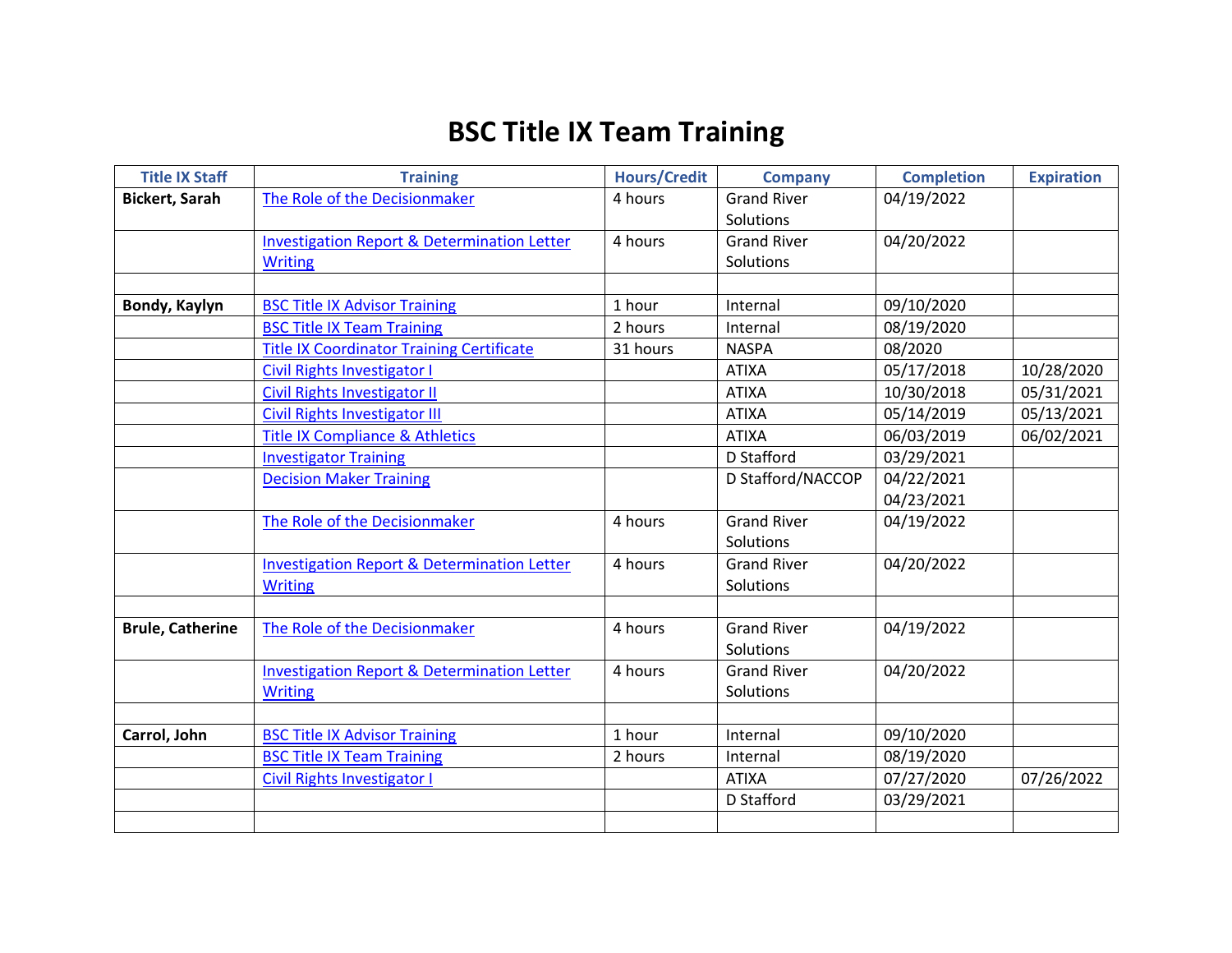| <b>Title IX Staff</b>   | <b>Training</b>                                        | <b>Hours/Credit</b> | <b>Company</b>     | <b>Completion</b> | <b>Expiration</b> |
|-------------------------|--------------------------------------------------------|---------------------|--------------------|-------------------|-------------------|
| Carrol, John            | The Role of the Decisionmaker                          | 4 hours             | <b>Grand River</b> | 04/19/2022        |                   |
|                         |                                                        |                     | Solutions          |                   |                   |
|                         |                                                        |                     |                    |                   |                   |
| <b>Collins, Rebecca</b> | <b>BSC Title IX Advisor Training</b>                   | 1 hour              | Internal           | 09/10/2020        |                   |
|                         | <b>BSC Title IX Team Training</b>                      | 2 hours             | Internal           | 08/19/2020        |                   |
|                         | <b>Title IX Decision-Makers and Student Conduct</b>    | 20 hours            | <b>NASPA</b>       | 08/2020           |                   |
|                         | <b>Administrators</b>                                  |                     |                    |                   |                   |
|                         |                                                        |                     |                    |                   |                   |
| <b>Emmil, Bruce</b>     | <b>BSC Title IX Advisor Training</b>                   | 1 hour              | Internal           | 09/10/2020        |                   |
|                         | <b>BSC Title IX Team Training</b>                      | 2 hours             | Internal           | 08/19/2020        |                   |
|                         |                                                        |                     |                    |                   |                   |
| Erickson, Karen         | <b>BSC Title IX Advisor Training</b>                   | 1 hour              | Internal           | 09/10/2020        |                   |
|                         | <b>BSC Title IX Team Training</b>                      | 2 hours             | Internal           | 08/19/2020        |                   |
|                         | The Role of the Decisionmaker                          | 4 hours             | <b>Grand River</b> | 04/19/2022        |                   |
|                         |                                                        |                     | Solutions          |                   |                   |
|                         | <b>Investigation Report &amp; Determination Letter</b> | 4 hours             | <b>Grand River</b> | 04/20/2022        |                   |
|                         | <b>Writing</b>                                         |                     | Solutions          |                   |                   |
|                         |                                                        |                     |                    |                   |                   |
| <b>Giddings, Matt</b>   | <b>BSC Title IX Advisor Training</b>                   | 1 hour              | Internal           | 09/10/2020        |                   |
|                         | <b>BSC Title IX Team Training</b>                      | 2 hours             | Internal           | 08/19/2020        |                   |
|                         | <b>Civil Rights Investigator II</b>                    |                     | <b>ATIXA</b>       | 10/30/2018        | 5/13/2021         |
|                         | <b>Civil Rights Investigator III</b>                   |                     | <b>ATIXA</b>       | 05/14/2019        | 5/13/2021         |
|                         | <b>Investigator Training</b>                           |                     | D Stafford         | 03/29/2021        |                   |
|                         | <b>Decision Maker Training</b>                         |                     | D Stafford/NACCOP  | 04/22/2021        |                   |
|                         |                                                        |                     |                    | 04/23/2021        |                   |
|                         | The Role of the Decisionmaker                          | 4 hours             | <b>Grand River</b> | 04/19/2022        |                   |
|                         |                                                        |                     | Solutions          |                   |                   |
|                         | <b>Investigation Report &amp; Determination Letter</b> | 4 hours             | <b>Grand River</b> | 04/20/2022        |                   |
|                         | <b>Writing</b>                                         |                     | Solutions          |                   |                   |
|                         |                                                        |                     |                    |                   |                   |
|                         |                                                        |                     |                    |                   |                   |
|                         |                                                        |                     |                    |                   |                   |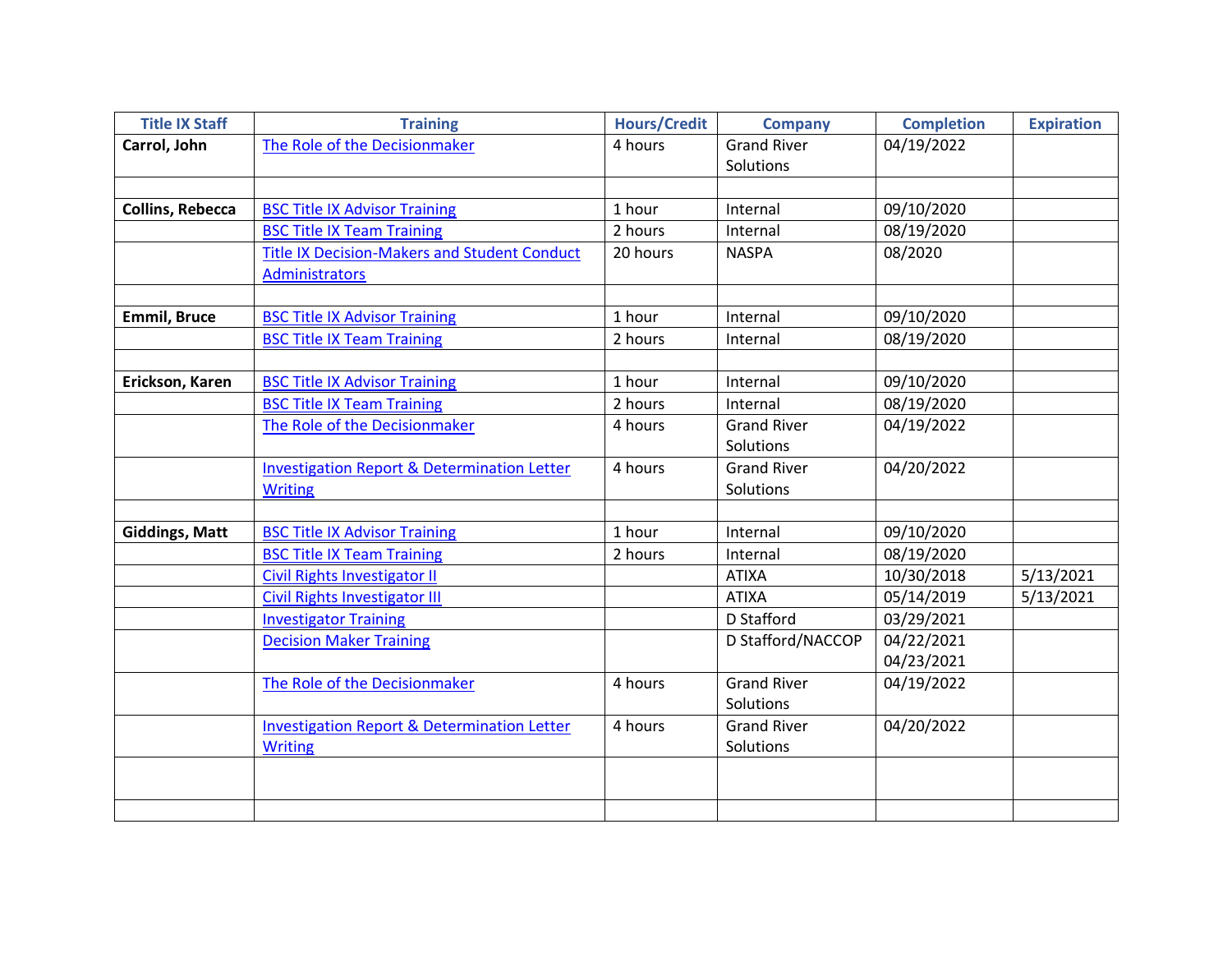| <b>Title IX Staff</b> | <b>Training</b>                                        | <b>Hours/Credit</b> | <b>Company</b>     | <b>Completion</b> | <b>Expiration</b> |
|-----------------------|--------------------------------------------------------|---------------------|--------------------|-------------------|-------------------|
| Greenstein,           | The Role of the Decisionmaker                          | 4 hours             | <b>Grand River</b> | 04/19/2022        |                   |
| Linda                 |                                                        |                     | Solutions          |                   |                   |
|                       | <b>Investigation Report &amp; Determination Letter</b> | 4 hours             | <b>Grand River</b> | 04/20/2022        |                   |
|                       | <b>Writing</b>                                         |                     | Solutions          |                   |                   |
|                       |                                                        |                     |                    |                   |                   |
| Houston, Allie        | <b>Decision Maker Training</b>                         |                     | D Stafford/NACCOP  | 04/22/2021        |                   |
|                       |                                                        |                     |                    | 04/23/2021        |                   |
|                       | The Role of the Decisionmaker                          | 4 hours             | <b>Grand River</b> | 04/19/2022        |                   |
|                       |                                                        |                     | Solutions          |                   |                   |
|                       | <b>Investigation Report &amp; Determination Letter</b> | 4 hours             | <b>Grand River</b> | 04/20/2022        |                   |
|                       | <b>Writing</b>                                         |                     | Solutions          |                   |                   |
|                       |                                                        |                     |                    |                   |                   |
| Juhala, Amy           | <b>BSC Title IX Advisor Training</b>                   | 1 hour              | Internal           | 09/10/2020        |                   |
|                       | <b>BSC Title IX Team Training</b>                      | 2 hours             | Internal           | 08/19/2020        |                   |
|                       | <b>Investigator Training</b>                           |                     | D Stafford         | 03/29/2021        |                   |
|                       | The Role of the Decisionmaker                          | 4 hours             | <b>Grand River</b> | 04/19/2022        |                   |
|                       |                                                        |                     | Solutions          |                   |                   |
|                       |                                                        |                     |                    |                   |                   |
| Leingang, Dan         | <b>BSC Title IX Advisor Training</b>                   | 1 hour              | Internal           | 09/10/2020        |                   |
|                       | <b>BSC Title IX Team Training</b>                      | 2 hours             | Internal           | 08/19/2020        |                   |
|                       | <b>Title IX Decision-Makers and Student Conduct</b>    | 20 hours            | <b>NASPA</b>       | 08/2020           |                   |
|                       | Administrators                                         |                     |                    |                   |                   |
|                       | <b>Decision Maker Training</b>                         |                     | D Stafford/NACCOP  | 04/22/2021        |                   |
|                       |                                                        |                     |                    | 04/23/2021        |                   |
|                       | The Role of the Decisionmaker                          | 4 hours             | <b>Grand River</b> | 04/19/2022        |                   |
|                       |                                                        |                     | Solutions          |                   |                   |
|                       | <b>Investigation Report &amp; Determination Letter</b> | 4 hours             | <b>Grand River</b> | 04/20/2022        |                   |
|                       | <b>Writing</b>                                         |                     | Solutions          |                   |                   |
|                       |                                                        |                     |                    |                   |                   |
|                       |                                                        |                     |                    |                   |                   |
|                       |                                                        |                     |                    |                   |                   |
|                       |                                                        |                     |                    |                   |                   |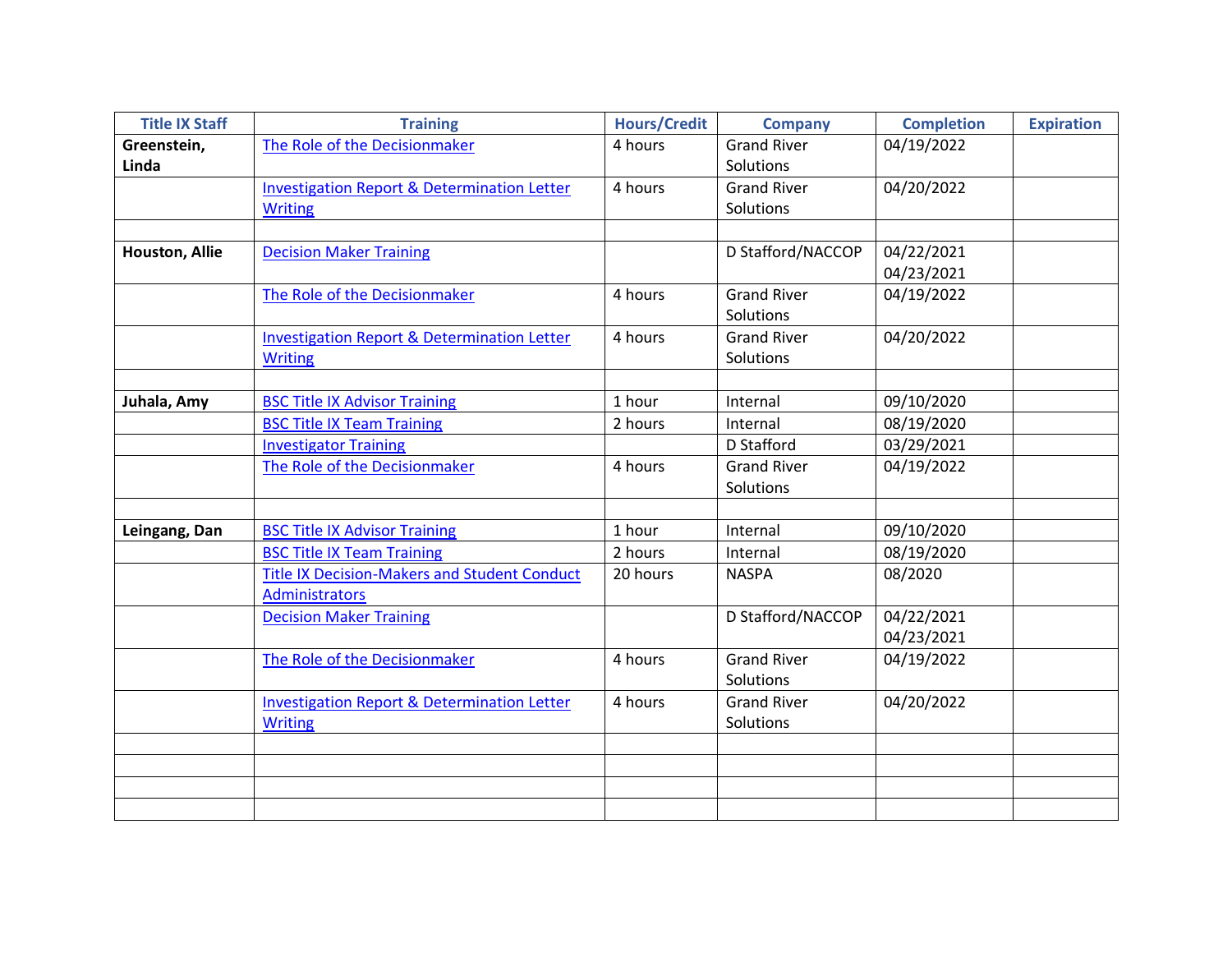| <b>Title IX Staff</b> | <b>Training</b>                                        | <b>Hours/Credit</b> | <b>Company</b>     | <b>Completion</b> | <b>Expiration</b> |
|-----------------------|--------------------------------------------------------|---------------------|--------------------|-------------------|-------------------|
| Mikkelsen,            | <b>Title IX Coordinator Level One</b>                  |                     | <b>ATIXA</b>       | 09/21/2020        | 09/20/2022        |
| <b>Nicole</b>         |                                                        |                     |                    |                   |                   |
|                       | <b>Investigator Training</b>                           |                     | D Stafford         | 03/29/2021        |                   |
|                       | <b>Decision Maker Training</b>                         |                     | D Stafford/NACCOP  | 04/22/2021        |                   |
|                       |                                                        |                     |                    | 04/23/2021        |                   |
|                       |                                                        |                     |                    |                   |                   |
| Miller, Meagan        | The Role of the Decisionmaker                          | 4 hours             | <b>Grand River</b> | 04/19/2022        |                   |
|                       |                                                        |                     | Solutions          |                   |                   |
|                       | <b>Investigation Report &amp; Determination Letter</b> | 4 hours             | <b>Grand River</b> | 04/20/2022        |                   |
|                       | <b>Writing</b>                                         |                     | Solutions          |                   |                   |
|                       |                                                        |                     |                    |                   |                   |
| Millner, Kate         | <b>BSC Title IX Advisor Training</b>                   | 1 hour              | Internal           | 09/10/2020        |                   |
|                       | <b>BSC Title IX Team Training</b>                      | 2 hours             | Internal           | 08/19/2020        |                   |
|                       | <b>Civil Rights Investigator I</b>                     |                     | <b>ATIXA</b>       | 05/17/2018        | 10/28/2022        |
|                       | <b>Civil Rights Investigator II</b>                    |                     | <b>ATIXA</b>       | 10/30/2018        | 10/28/2020        |
|                       | <b>Civil Rights Investigator III</b>                   |                     | <b>ATIXA</b>       | 05/14/2019        | 05/13/2021        |
|                       | <b>Investigator Training</b>                           |                     | D Stafford         | 03/29/2021        |                   |
|                       | <b>Decision Maker Training</b>                         |                     | D Stafford/NACCOP  | 04/22/2021        |                   |
|                       |                                                        |                     |                    | 04/23/2021        |                   |
|                       | The Role of the Decisionmaker                          | 4 hours             | <b>Grand River</b> | 04/19/2022        |                   |
|                       |                                                        |                     | Solutions          |                   |                   |
|                       | <b>Investigation Report &amp; Determination Letter</b> | 4 hours             | <b>Grand River</b> | 04/20/2022        |                   |
|                       | <b>Writing</b>                                         |                     | Solutions          |                   |                   |
|                       |                                                        |                     |                    |                   |                   |
| Randolph, Josh        | The Role of the Decisionmaker                          | 4 hours             | <b>Grand River</b> | 04/19/2022        |                   |
|                       |                                                        |                     | Solutions          |                   |                   |
|                       | <b>Investigation Report &amp; Determination Letter</b> | 4 hours             | <b>Grand River</b> | 04/20/2022        |                   |
|                       | <b>Writing</b>                                         |                     | Solutions          |                   |                   |
|                       |                                                        |                     |                    |                   |                   |
|                       |                                                        |                     |                    |                   |                   |
|                       |                                                        |                     |                    |                   |                   |